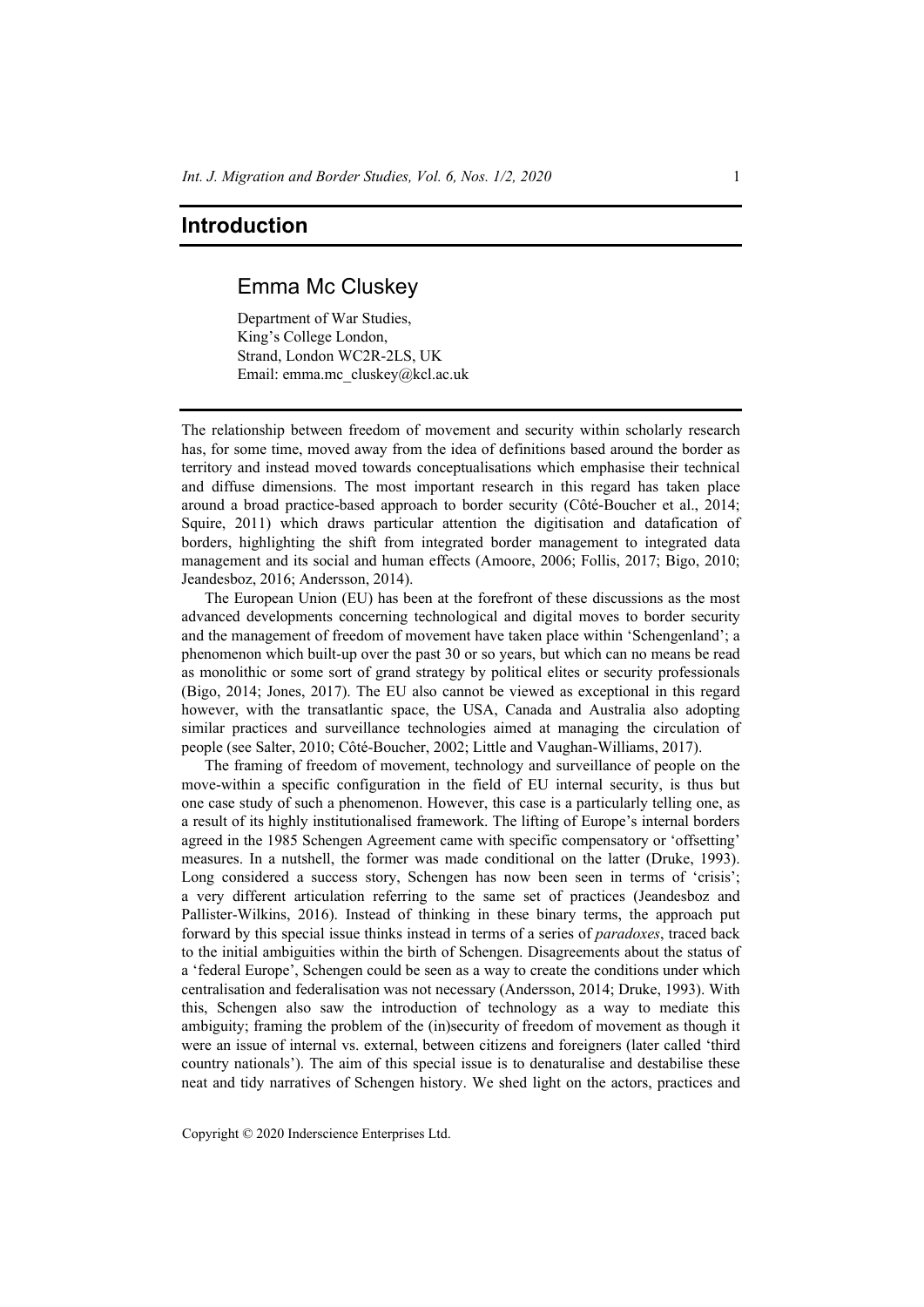institutions involved in this history and the transformations which took place; particularly the role of digital technology professionals and their recruitment into the EU security apparatus. We examine how surveillance technologies were introduced through the terminology of 'smart borders' and the practical forms of violence that this has generated.

This special issue thus puts forward the conceptual apparatus of 'freedom-technology-surveillance paradoxes' as a new and original way to critically engage with these dynamics; paradoxes which we have traced back to the very birth of the concept of internal EU security cooperation with the Schengen Agreement of 1985 when the 'insecurity' of freedom of movement was first framed as needing to be 'balanced' by greater surveillance of people on the move (Oelgemöller, Ansems de Vries and Groenendijk). Paradox captures perfectly this seemingly contradictory disjuncture and entanglement. Just another inconsistency in what Handy (1994, p.10) has called *The Age of Paradox*:

> "[S]o many things, just now, seem to contain their own contradictions, so many good intentions have unintended consequences……Paradox has almost become a cliché of our times. The word crops up again and again as people look for a way to describe the dilemmas facing governments, businesses and increasingly, individuals. Sometimes it seems like the more we know, the more confused we get; the more we increase our technical capacity, the more powerless we become."

This paradox of Schengen has multiplied, been extended and amplified with the extension of the definition of 'security' by European agencies to increasingly define their function in terms of 'protecting societies' (see EU, 2003; ESRIF, 2009) and the increasing use of technology to frame relations between 'freedom' and 'security'. Paradoxes can now be seen to manifest themselves in a multiplicity of ways, across different scales and social universes. These transformations of the provision of security in the so-called area of justice, freedom and security of the EU are now resulting in moves towards technologies of anticipation, prevention and risk management deployed by the professional networks and institutions involved in 'securing' European societies (see European Commission, 2018).

At stake in contemporary times, we thus have these relations between freedom, security and fear of global threats evolving into a vision of 'solutions' to insecurity based on technological tools and a different economy of surveillance, restructuring the idea of criminal justice and presumption of innocence towards a preventive, pro-active, predictive episteme of 'security' (Bourne et al., 2015; Neal, 2009; Guild, 2017).

What is absolutely central to examine are the forms of symbolic violence which have been, and continue to be carried out in the name of managing freedom of movement through surveillance technologies. We cannot think of this phenomenon in terms of single case studies of particular events, snapshots within time, specific technologies or focusing on individual institutions or security actors. Necessary is to analyse instead is the much broader picture of how 'technology', increasingly defined in terms of surveillance, has increasingly become seen as a go-to 'ultra-solution' (Watzlawick, 1988) to the supposed insecurity of freedom of movement. How have these logics been constituted politically? Which questions and issues have been erased from the conversation with these moves towards increasing digitisation? How can we render visible again the political struggles between EU members, institutions and actors, and their transatlantic partners (all of whom having very different approaches to migration) which were settled and expunged by a seemingly 'neutral' technological solution?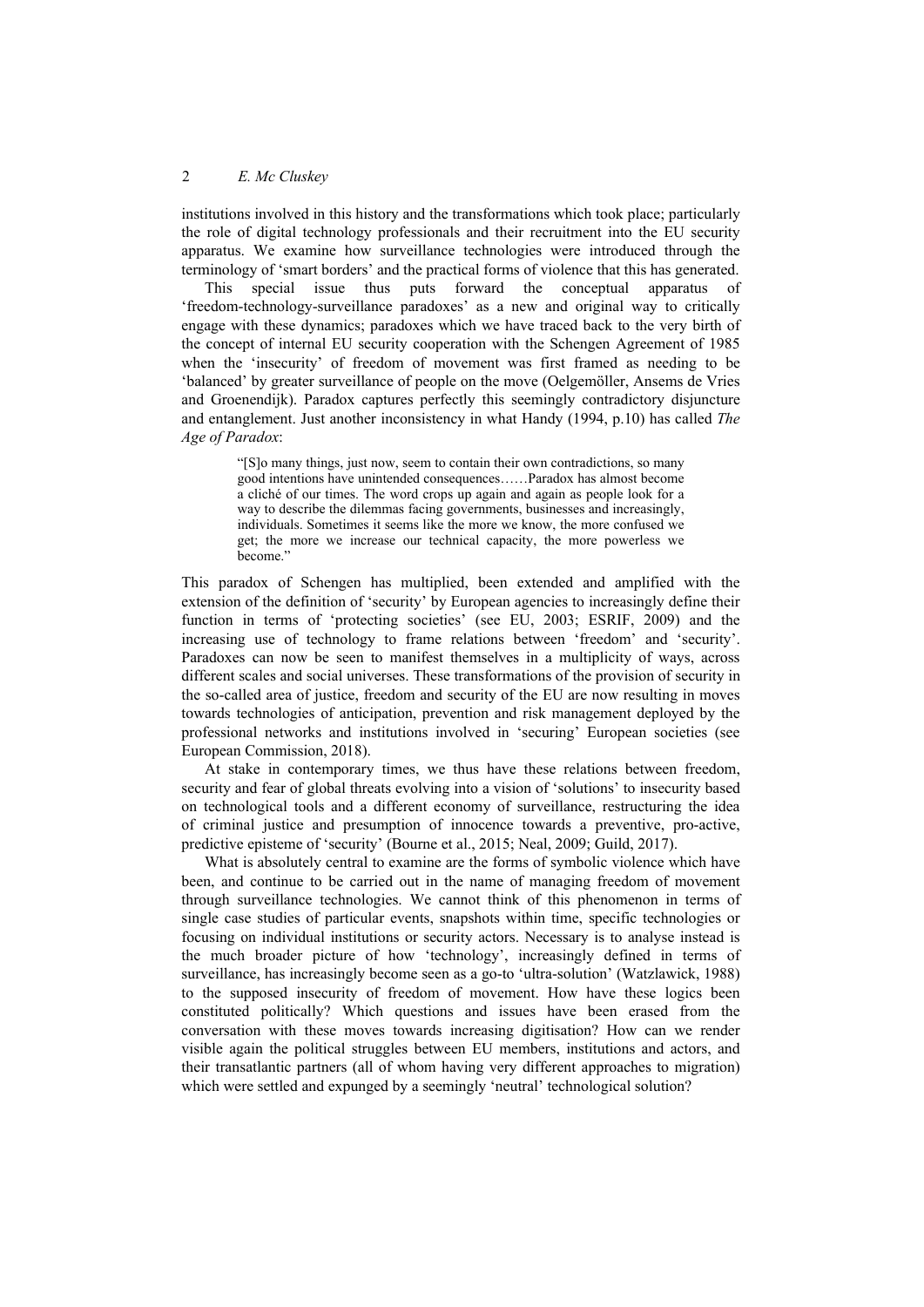#### *Editorial* 3

What we call these *paradoxes* within Schengen-land are therefore constituted by the relations between freedom of movement of persons and EU citizenship rights, technologisation of border controls and digitisation of documents enacting forms of preventive policing at distance, and the development of a political imaginary of suspicion. Often framed as efficient and even 'humane' (Pallister-Wilkins, 2015; Gabrielsen Jumbert, 2013), this imaginary of suspicion serves to multiply the 'reasons' for vertical and horizontal forms of surveillance. In this vein, suspicion becomes an organising principle of managing freedom of circulation (cf. Huysmans, 2014).

Schengen, once a symbol of free movement of people inside the area, including the third country national living there, can be argued to have been reversed in contemporary times into the symbol of tough border controls, de-humanising individuals, and rejecting people in need of help (Garelli and Tazzioli, 2018; Hess and Kasparek, 2017). It is seen, along with the Dublin agreements on asylum, as a set of disciplinary techniques that do not comply with human rights, presumption of innocence and privacy (see EDPS, 2018; Carrera et al., 2018). (Il)liberal practices transform the governmentality of 'border management' and encourage the generalisation of large-scale intrusive forms of surveillance affecting persons, money and information (De Goede et al., 2014).

This socio-technical complex has linked many heterogeneous databases within the EU; the Schengen information system, visa information system, European dactyloscopy and the European criminal records information system (SIS-VIS-Eurodac-ECRIS). It has the ambition to expand in order to easier facilitate the monitoring of different international travellers coming in and out the 'transatlantic' space, encompassing the new entry-exit system, the European travel information and authorisation system and the EU-US and EU-Canada passenger name records (EES-ETIAS-EU-US PNR-EU-Canada PNR).

This special issue examines the central mechanisms at work in these developments and how embedded the logics of technology, surveillance and freedom are in these ambitions. How has the relationship between these concepts evolved in the last 30 years from the first database of SIS to contemporary times? What kind of regime of justifications has been proposed? And what are the effects of this multiplicity of practices on the 'targets' of these technologies?

Clearly, some actors continue to value 'smart borders', privileged and speedy access to flights and customs, and consider that they enact their freedom (see European Commission, 2016). Others however are questioning the logic at work during all these years, pointing out function creep, erosion of privacy, and even more centrally a transformation of how to assess security and how to frame it, if security is connected with technological 'progress' (Bigo et al., 2016; Brouwer, 2016).

We argue within this special issue that it is necessary to avoid a presentist approach in analysing these phenomena or to view the European as some kind of global exception. Indeed, this logic of framing freedom in relation to surveillance technologies is a paradox which is manifesting globally, through transversal fields of power (Martin-Mazé; Bigo) and the circulation of specific 'civil' technologies (Larsson).

We aim, through an international political sociological approach, to re-transcribe these paradoxes into a transversal framing, looking instead at how they came to be, how they multiply, travel, are translated and become 'stuck'. This re-transcription also looks to what paradoxes *do*; their political and social effects and the way in which they re-configure human values. Necessary for this analysis is thus a collective research;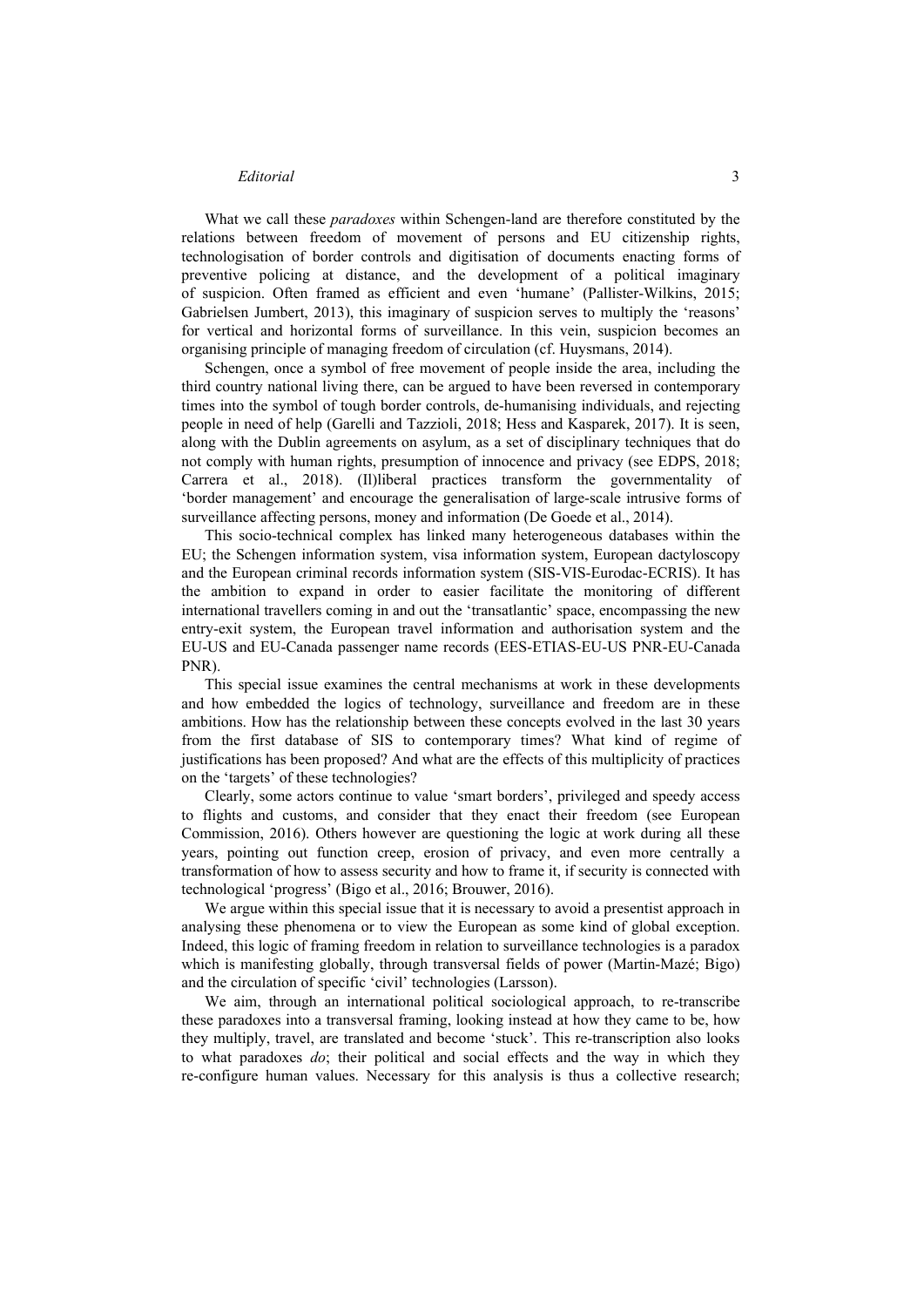emerging through 'the transdisciplinary work of different researchers who have studied in detail specific arrangements between intermingled fields of power of different scales' (Bigo, 2016).

This special issue thus has a clear line of argumentation running through the papers, making it much more than a general forum where authors who write on similar topics are loosely connected. We take the idea of freedom, technology and surveillance paradoxes and use it to weave together a set of studies which illuminate different facets of these entanglements.

Thinking in these terms enables us to examine how these disjunctures and contradictions come to the fore in different ways. We are able to see how paradoxes circulate and become entangled with other, related, sets of practices. Questions of neutrality and efficiency, suspicion and reliability – become central, not only within original Schengen negotiations (Oelgemöller, Ansems de Vries and Groenendijk), but also within the paradoxes that pop up in the practices of Swedish arms companies (Larsson), EU security research power elites (Martin-Mazé), European Commission counter-terrorism proposals (Bigo; Bigo, Ewert and Mendos Kuşkonmaz) and in the everyday practices of migrants at Europe's borders (McCluskey).

#### **Acknowledgements**

This editorial was written with the input of Didier Bigo. This special issue is based on research undertaken for the project source: Societal Security Network, which received funding from the European Union's Seventh Framework Programme for research, technological development and demonstration under grant agreement no 313288.

### **References**

- Amoore, L. (2006) 'Biometric borders: governing mobilities in the war on terror', *Political Geography*, Vol. 25, No. 3, pp.336–351.
- Andersson, R. (2014) *Illegality, Inc.: Clandestine Migration and the Business of Bordering Europe*, Univ. of California Press, Berkeley.
- Bigo, D. (2010) 'Freedom and speed in enlarged borderzones', in *The Contested Politics of Mobility*, pp.51–70, Routledge, London and New York.
- Bigo, D. (2014) 'The (in)securitization practices of the three universes of EU border control: military/navy – border guards/police – database analysts', *Security Dialogue*, Vol. 45, No. 3, pp.209–225.
- Bigo, D. (2016) 'International political sociology: internal security as transnational power fields', in Bossong, R. and Rhinard, M. (Eds.): *Theorizing Internal Security Cooperation in the European Union*, OUP, Oxford.
- Bigo, D., Guild, E. and Walker, R.B.J. (2016) 'The changing landscape of European liberty and security', in *Europe's 21st Century Challenge*, pp.23–50, Routledge, London and New York.
- Bourne, M., Johnson, H. and Lisle, D. (2015) 'Laboratizing the border: the production, translation and anticipation of security technologies', *Security Dialogue*, Vol. 46, No. 4, pp.307–325.
- Brouwer, E. (2016) 'Data surveillance and border control in the EU: balancing efficiency and legal protection', in *Security Versus Freedom?*, pp.151–168, Routledge, London and New York.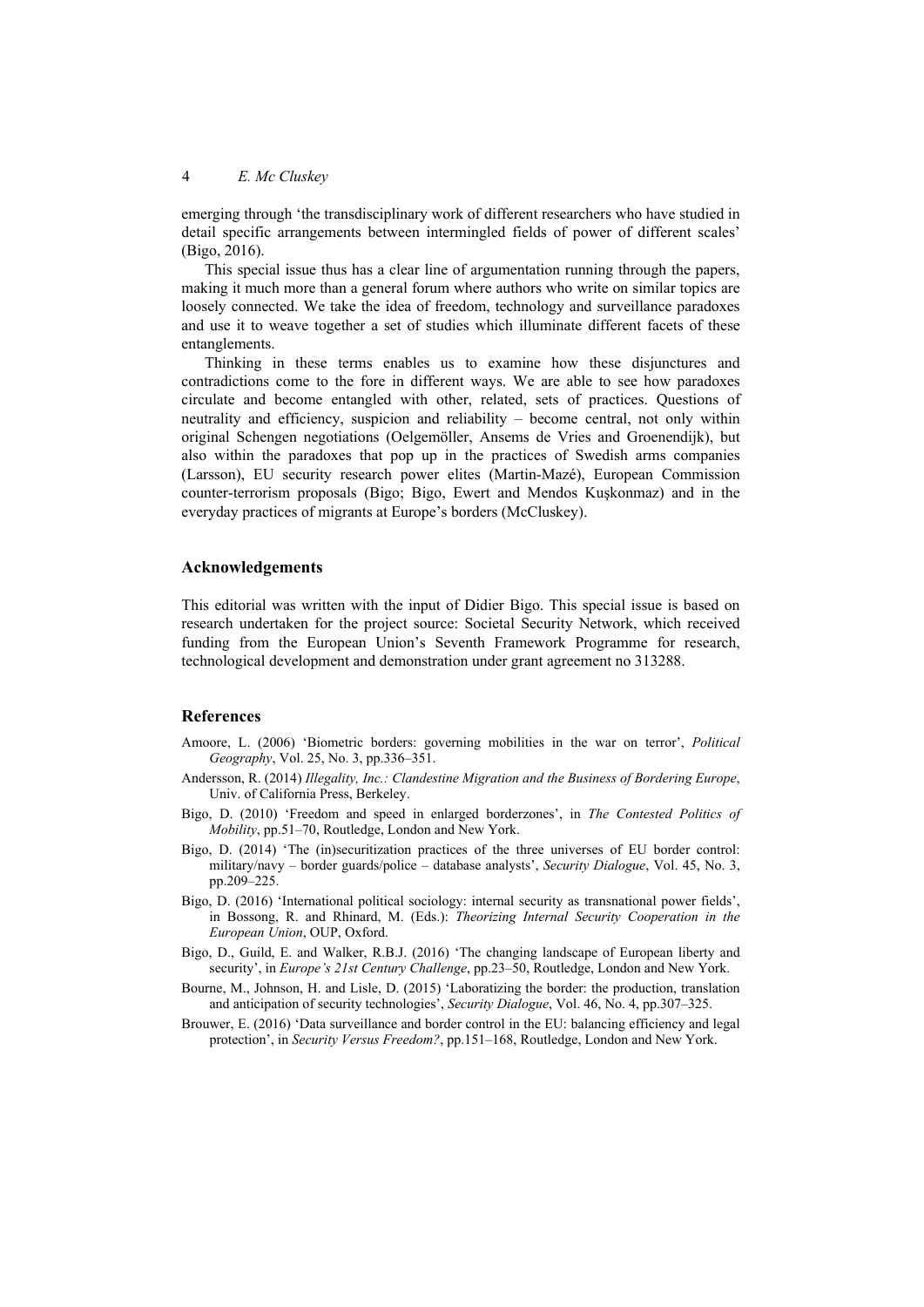- Carrera, S., Stefan, M., Luk, N.C. and Vosyliute, L. (2018) 'The future of the Schengen area: latest developments and challenges in the Schengen Governance Framework since 2016', *European Parliament, Policy Department for Citizens' Rights and Constitutional Affairs, Study For the LIBE Committee*, PE 604.943 EN, 2018, [Policy Department for Citizens' Rights and Constitutional Affairs] [online] http://www.europarl.europa.eu/RegData/etudes/STUD/2018/ 604943/IPOL\_STU(2018)604943\_EN.pdf (accessed 7 February 2019).
- Côté-Boucher, K. (2002) 'The diffuse border: intelligence-sharing, control and confinement along Canada's smart border', *Surveillance & Society*, Vol. 5, No. 2, https://doi.org/10.24908/ ss.v5i2.3432.
- Côté-Boucher, K., Infantino, F. and Salter, M.B. (2014) 'Border security as practice: an agenda for research', *Security Dialogue*, Vol. 45, No. 3, pp.195–208.
- de Goede, M., Simon, S. and Hoijtink, M. (2014) 'Performing preemption', *Security Dialogue*, Vol. 45, No. 5, pp.411–422.
- Druke, L. (1993) 'Refugees protection in the post Cold War Europe: asylum in the Schengen and EC harmonization process', *Les Accords de Schengen. Abolition des Frontiers interieres*, European Institute of Public Administration, Maastricht Google Scholar.
- European Commission (2016) *Stronger and Smarter Information Systems for Borders and Security*, Communication to the Council and the European Parliament COM(205) 10 final, Brussels.
- European Commission (2018) 'Secure societies protecting freedom and security of Europe and its citizens', *Horizon 2020* [online] http://programmes/horizon2020/en/h2020-section/securesocieties-%E2%80%93-protecting-freedom-and-security-europe-and-its-citizens (accessed 2 February 2019).
- European Data Protection Supervisor (EDPS) (2018) *Opinion 4/2018 on the Proposals for Two Regulations Establishing a Framework for Interoperability Between EU Large-scale Informations* [online] https://edps.europa.eu/sites/edp/files/publication/2018-04- 16 interoperability opinion en.pdf (accessed 17 August 2018).
- European Security Research and Innovation Forum (ESRIF) (2009) *ESRIF Final Report*, Brussels.
- European Union (EU) (2003) *A Secure Europe in a Better World European Security Strategy*, European Union, Brussels.
- Follis, K.S. (2017) 'Vision and transterritory: the borders of Europe', *Science, Technology, & Human Values*, Vol. 42, No. 6, pp.1003–1030.
- Gabrielsen Jumbert, M. (2013) 'Controlling the Mediterranean space through surveillance. The politics and discourse of surveillance as an all-encompassing solution to EU maritime border management issues', *Espace Populations Sociétés (Space Populations Societies)*, Vol. 2012, No. 3, pp.35–48.
- Garelli, G. and Tazzioli, M. (2018) 'The humanitarian war against migrant smugglers at sea', *Antipode*, Vol. 50, No. 3, pp.685–703.
- Guild, E. (2017) *Controlling Frontiers: Free Movement into and within Europe*, Routledge, London and New York.
- Handy, C.B. (1995) *The Age of Paradox*, Harvard Business Press, Boston.
- Hess, S. and Kasparek, B. (2017) 'Under control? Or border (as) conflict: reflections on the European border regime', *Social Inclusion*, Vol. 5, No. 3, pp.58–68.
- Huysmans, J. (2014) *Security Unbound: Enacting Democratic Limits*, Routledge, London and New York.
- Jeandesboz, J. (2016) 'Smartening border security in the European Union: an associational inquiry', *Security Dialogue*, Vol. 47, No. 4, pp.292–309.
- Jeandesboz, J. and Pallister-Wilkins, P. (2016) 'Crisis, routine, consolidation: the politics of the Mediterranean migration crisis', *Mediterranean Politics*, Vol. 21, No. 2, pp.316–320.
- Jones, C. (2017) *Market Forces: The Development of the EU Security-Industrial Complex*, Vol. 25, TNI and Statewatch.